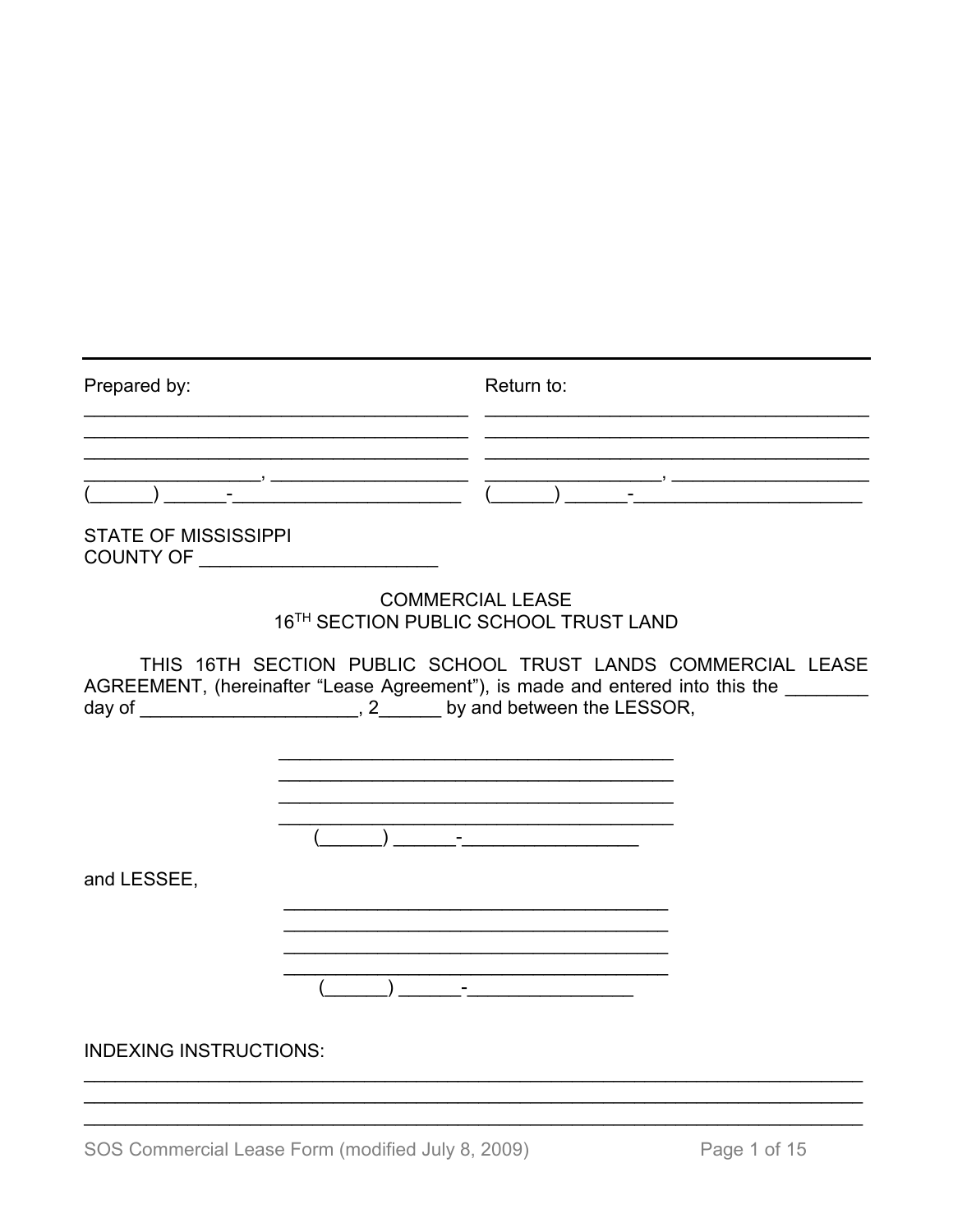#### WITNESSETH:

That, for the term and in consideration of the rentals hereinafter set forth, and the covenants, conditions, and obligations to be observed and performed by LESSEE, and by the authority and under the direction of the LESSOR, as recorded in Minute Book Page \_\_\_\_\_\_\_\_\_, LESSOR does hereby lease and rent unto LESSEE the following described land ( hereinafter the "Leased Premises") to-wit:

Section **Section** Township **Section** Range

MORE PARTICULARLY DESCRIBED IN EXHIBIT "A" ATTACHED HERETO AND INCORPORATED BY REFERENCE AS IF COPIED FULLY HEREIN.

**1. Term.** Subject to the other provisions herein contained, the term of this Lease Agreement shall be for \_\_\_\_\_\_\_\_\_\_\_\_\_\_\_\_\_\_\_(\_\_\_) years, beginning the \_\_\_\_\_\_\_ day of \_\_\_\_\_\_\_\_\_\_\_\_, 2\_\_\_, and ending on the \_\_\_\_\_\_\_\_\_\_\_ day of \_\_\_\_\_\_\_\_\_\_\_, 2\_\_\_ (called the "primary term"). For purposes of this Lease Agreement the Anniversary Date shall be \_\_\_\_\_\_\_\_\_\_\_\_\_\_ of each year.

It is expressly agreed and understood by all the parties hereto that part of the consideration given for the execution and delivery of this instrument is the option hereby granted to LESSEE to renew this Lease Agreement for an additional or "secondary term" of twenty-five (25) years from, \_\_\_\_\_\_\_\_\_\_\_\_\_\_, 2\_\_, under the same terms, conditions, and stipulations set forth herein, except the annual rental shall be based upon the fair market value of the land, excluding buildings and improvements not then owned by LESSOR, as determined by a qualified appraiser selected by LESSOR hereto who performs his appraisal not more than twelve months and not less than three months prior to the expiration of the primary term. LESSEE shall exercise said option to renew for the secondary term of twenty-five (25) years by notifying LESSOR in writing no less than twelve (12) months in advance of the expiration of the primary term and by tendering the determined annual rental to LESSOR at its above-stated address prior to the expiration of the primary term as may be required by statute. The cost of the new appraisal shall be borne by LESSEE. A new lease shall be executed to effectuate the secondary term.

**2. Annual Rent.** LESSEE covenants and agrees to pay as rent to LESSOR the sum of

\_\_\_\_\_\_\_\_\_\_\_\_\_\_\_\_\_\_\_\_\_\_\_\_\_\_\_\_\_\_\_\_\_\_\_\_\_\_\_\_\_\_\_\_\_\_\_\_\_\_\_\_\_\_\_\_\_\_\_\_\_\_\_\_\_\_\_\_\_\_\_\_\_\_\_  $(\$$   $\qquad$  ) for the first year of this lease which shall be due at the time of approval by the Board of Education. Subsequent payment of annual rent shall be due on or before the anniversary date of this Lease Agreement. The obligation of LESSEE to pay rent under this Lease Agreement is unconditional, and the rent shall not be subject to set off for any reason or cause. LESSOR and LESSEE agree that in the event of termination or cancellation, any rental payment made during the term of this Lease Agreement is not refundable, and LESSEE waives any right or claim it may have to refund of rent paid. Rents shall be adjusted annually pursuant to the rent adjustment clause contained in Paragraph 3 of this Lease Agreement. In the event LESSEE is delinquent in the payment of rent, LESSEE shall pay a late charge equal to fifteen percent (15%) of the amount of rent past due for more than 30 days and thereafter shall pay interest on any rent past due at an annual rate (the "Default Rate") equal to the

SOS Commercial Lease Form (modified July 8, 2009) Page 2 of 15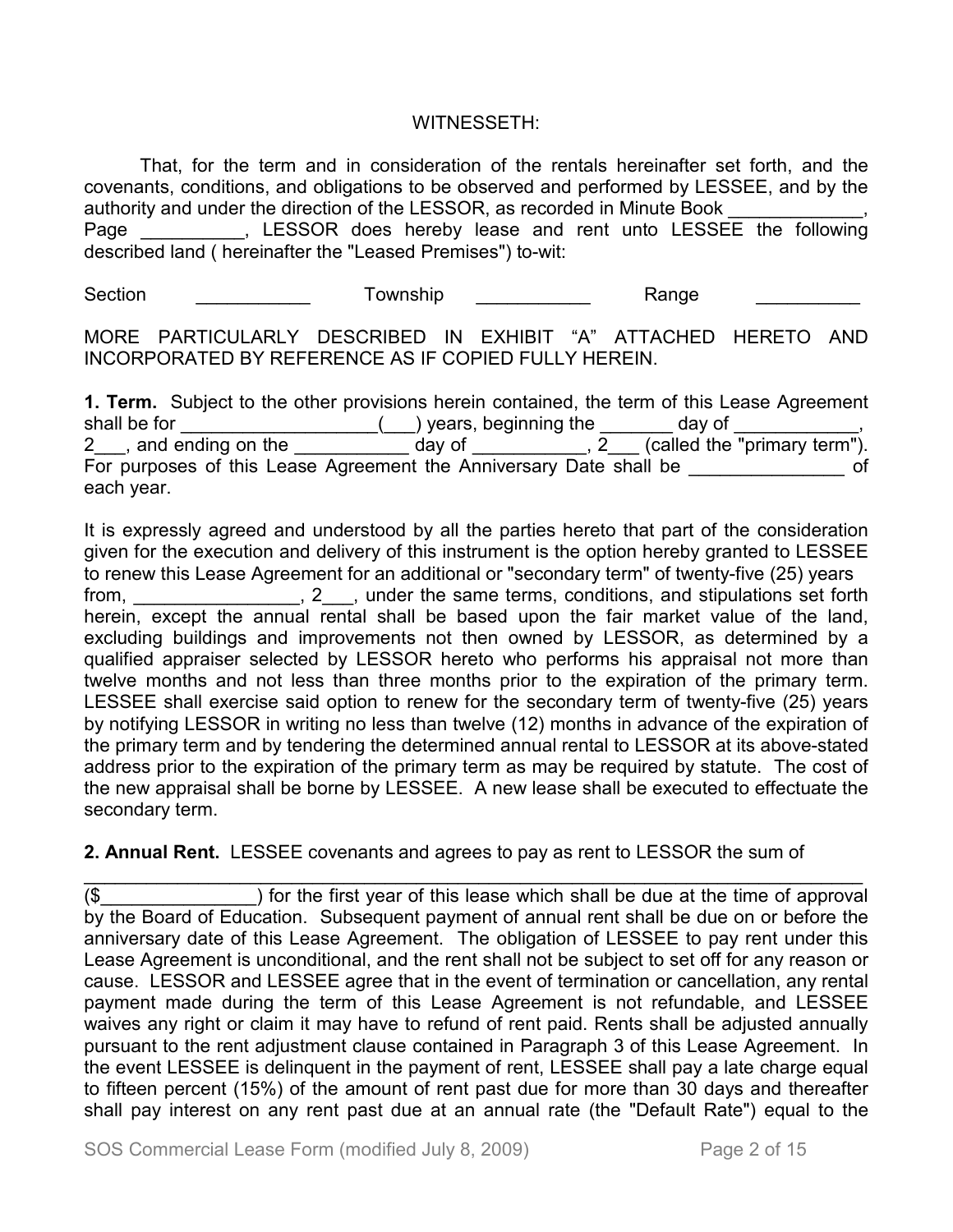maximum rate then allowed by law or, if there is no maximum rate, then a rate equal to five percent per annum above the discount rate, excluding any surcharge thereon, on ninety-day commercial paper in effect at the Federal Reserve Bank in the Federal Reserve district in which LESSOR is located, calculated according to the actuarial method.

**3. Rent Adjustment.** LESSOR shall, at the end of each year of the lease term, adjust the annual rent by the increase in the Consumer Price Index-All Urban Consumers ("CPI"), and thereafter notify LESSEE of the annual rent for the ensuing lease year.

- (a) LESSOR shall calculate the amount of the rent adjusted by the CPI and notify LESSEE, and the rent for the ensuing lease year shall be fixed as adjusted by the CPI. Said rental amount shall be calculated by multiplying the last effective annual rent for the then ending lease year by a fraction, having as its numerator the monthly CPI index number for the first calendar month of the ensuing lease year, and as its denominator the monthly CPI index number for the first calendar month of the then ending lease year. However, in no event shall the adjusted annual rent for any one (1) year period of the lease term be less than the rental amount for the previous lease year.
- (b) If for any reason the rent adjustment calculation is not completed or LESSOR has not notified LESSEE of the rent adjustment for the ensuing lease before the Anniversary Date, LESSOR and LESSEE agree that the interim annual rent pending completion of the calculation of the rent adjustment shall be equal to the annual rent in effect as of the close of the then ending lease year. LESSEE agrees to pay the interim annual rent by the annual rent due date. If the annual rent for the ensuing lease year increases as a result of the adjustment procedure set forth in Subpart (a) and (b) of Paragraph 3 of this Lease Agreement, then LESSEE shall pay to LESSOR such excess within ten (10) days of receiving notice of such increase.
- (c) This annual adjustment shall satisfy the rent adjustment required "not less than once every ten (10) years" under Miss. Code Ann. §29-3-69 (1972) as amended. The method of rental adjustment utilized herein is for the purpose of facilitating stable operation of the commercial operation on the Premises.

In the event the rent adjustment section of paragraph 3 of this Lease Agreement shall be declared inadequate for any reason by a court of competent jurisdiction, such declaration shall not affect or be construed to affect the validity of this Lease Agreement, and the Lease Agreement shall continue in full force and effect and be binding on the parties, subject only to the establishment of a rental adjustment section that, in the opinion of the appropriate court having jurisdiction, meets the requirements of Miss. Code Ann. §29-3-63 and §29-3-69 (1972) presently in effect.

**4. Taxes.** LESSEE covenants and agrees to pay any and all general and special taxes and assessments, including drainage taxes, if ever any there be, applicable to the above-described property and LESSEE'S interest therein; further, LESSEE covenants and agrees to pay any and all survey costs and recording fees in connection with this Lease Agreement or any other fees so determined by law. All payments for general and special taxes and assessments, including drainage taxes, shall be made directly to the governmental authority responsible for collecting such taxes and assessments.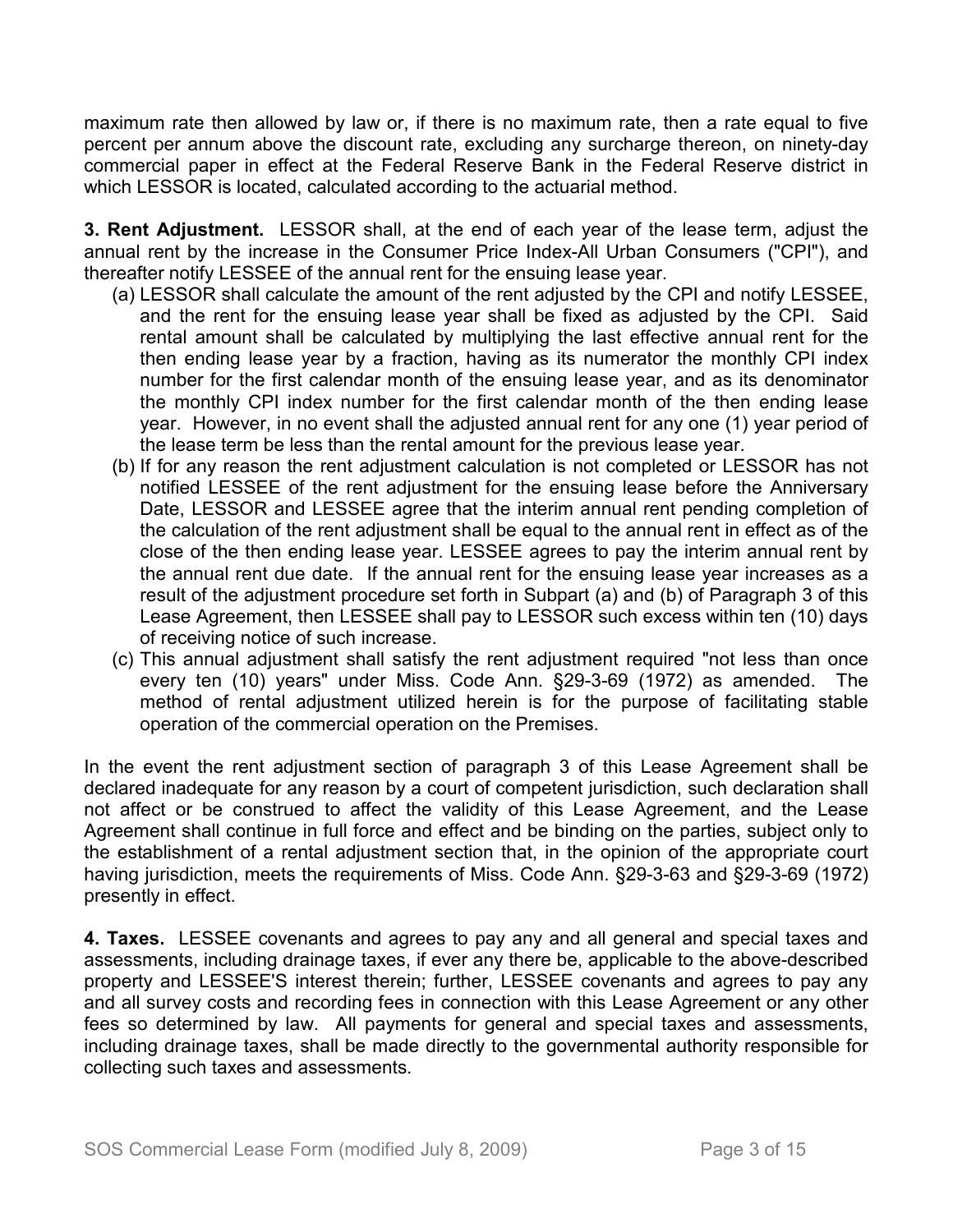During the final year of the lease term, LESSOR or the governmental authority responsible for collecting taxes and assessments may require payment of any such taxes or assessments in advance or require that other security be given to insure that taxes will be paid when due. In the event it becomes necessary for the County Tax Collector or any other authority responsible for collecting general and special taxes or assessments to retain the services of attorneys to collect any taxes or assessments due from LESSEE under this lease, then LESSEE agrees to pay all costs and expenses of such actions or collections, including a reasonable attorneys' fee for the County Tax Collector or such other authority responsible for collecting said taxes or assessments.

**5. Default.** The parties herein expressly agree that if DEFAULT shall be made in the payment of any general or special tax or assessment or rent due, pursuant to this Lease Agreement, then and in any event of DEFAULT it shall be lawful for LESSOR to enter upon said premises, or any part thereof, after LESSOR has provided sixty (60) days prior written notice to LESSEE and upon LESSEE'S failure to cure such DEFAULT within said sixty (60) days, either with or without the process of law, to re-enter and repossess the same, and to distrain from any rent or assessment that may be due thereon, at the election of LESSOR, but nothing here is to be construed to mean that LESSOR is not permitted to hold LESSEE liable for any unpaid rent or assessment to that time.

As to all other conditions, covenants, and obligations imposed on LESSEE herein, enforcement shall be by proceeding at law or in equity against any person violating or attempting to violate said conditions, covenants, and obligations to restrain violation and recover damages, if any, including reasonable expenses of litigation including but not limited to fees charged by attorneys, expert witnesses, surveyors and appraisers, which LESSEE expressly agrees to pay. Such enforcement by proceedings at law or in equity may be instituted at any time after thirty (30) days written notice. Enforcement proceedings shall include the right of the Tax Collector to recover any tax, assessment, fees and costs.

**6. Remedies.** In the event of any FORFEITURE, DEFAULT, OR CANCELLATION of this Lease Agreement or termination of the term therefore aforesaid, LESSEE shall quit, deliver up and surrender possession of the leased property and all LESSOR-owned structures and improvements thereon to the said LESSOR, and thereupon this Lease Agreement and all agreements and covenants on LESSOR'S behalf to be performed and kept, shall cease, terminate, and be utterly void, the same as if the Lease Agreement had not been made. At LESSOR'S option LESSEE shall be required to remove all LESSEE-owned improvements. In addition thereto LESSOR shall be entitled to whatever remedies it may have at law or equity for the collection of any unpaid rental hereunder, or for any other sums, for damages or otherwise, that it may have sustained on account of the LESSEE'S non-fulfillment or nonperformance of the terms and conditions of this Lease Agreement including costs for removing LESSEE owned improvements.

Immediately upon the termination of this Lease Agreement, whether by FORFEITURE, DEFAULT, or CANCELLATION, LESSOR shall be entitled to take possession of the Leased Premises and all LESSOR-owned improvements thereon absolutely, and custom, usage, or law to the contrary notwithstanding. Any removal of property from the Leased Premises shall be accomplished so as to leave said the Leased Premises in a condition satisfactory to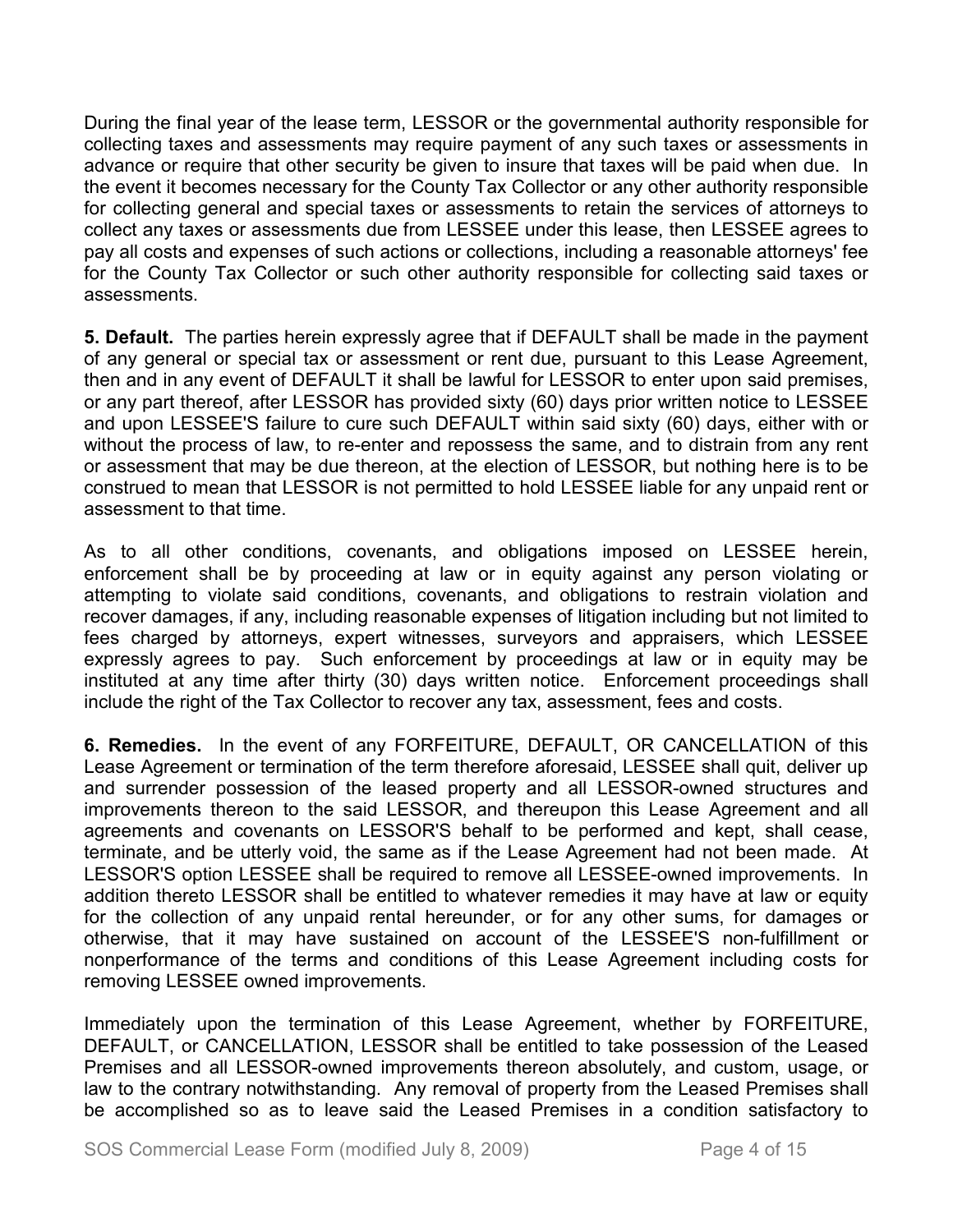LESSOR. At LESSOR'S option LESSEE shall remove all of the LESSEE'S property within thirty (30) days of LESSOR'S possession. LESSEE shall be subject to the accrual of rent during said thirty (30) day period.

**7. Curing Default.** Notwithstanding any DEFAULT provisions of this Lease Agreement, any present or future holder of a mortgage or deed of trust securing money loaned on facilities located on the Leased Premises shall have the right of a thirty (30) day notice of default within which to cure any DEFAULT which may be cured by the payment of money. In addition, for any other DEFAULT for which a forfeiture of said Lease Agreement may be invoked, such holder of such mortgage or deed of trust shall be entitled to a notice in writing of the claimed DEFAULT and shall have a reasonable time, which shall not be less than Thirty (30) days, either to require the correction of such DEFAULT or in lieu thereof to protect itself through the exercise of a power of sale and thereby acquire a leasehold in said property and correct such DEFAULT. LESSEE hereby covenants and agrees to notify LESSOR of the existence of all such mortgages, deeds of trust, or other secured encumbrances, and that, in the absence of such notice, LESSOR has no obligation whatever to notify any such holder of said encumbrance.

**8. Assignment.** This lease SHALL NOT BE ASSIGNED OR SUBLEASED. Assignment or sublease of this Lease Agreement or any rights hereunder shall automatically terminate this lease without any further notice or action by LESSOR. In the event LESSEE owns improvements on the Leased Premises, any purchaser of said improvements or any person or entity holding a contract to purchase said improvements shall have the right of first refusal to negotiate a new lease agreement with LESSOR.

**9. Regulatory Compliance.** LESSEE shall comply with all applicable laws, rules, and regulations concerning LESSEE'S use of the Leased Premises and/or obligations under this instrument. This obligation shall include, but not be limited to, compliance with federal, state and local environmental regulations concerning the air, water and soil, endangered species, wetlands, and other laws, rules and regulations that may presently exist or hereafter be adopted. In the event of contamination of the air, water or soils arising out of any LESSEE use, LESSEE shall be responsible for all mandated remediation and monitoring with this obligation to survive termination of this Lease Agreement. Notwithstanding the requirements of this paragraph LESSEE:

- (a) Except as modified by paragraph 22 below, LESSEE will not use, generate, manufacture, produce, store, release, discharge or dispose of on, under or about the Leased Premises or transport to or from the Leased Premises any hazardous substance or pollutant (as either may be defined by any present or future laws or regulations of any governmental authority or by any administrative or judicial decisions) or any solid wastes and will not allow any other person to do so.
- (b) Shall keep and maintain the Leased Premises in compliance with and shall not cause or permit the Leased Premises to be in violation of any environment laws or regulations nor any laws or regulations pertaining to the disposal of solid, liquid, or gaseous wastes, both hazardous, and non-hazardous.
- (c) Shall give prompt written notice to LESSOR and the Secretary of State of: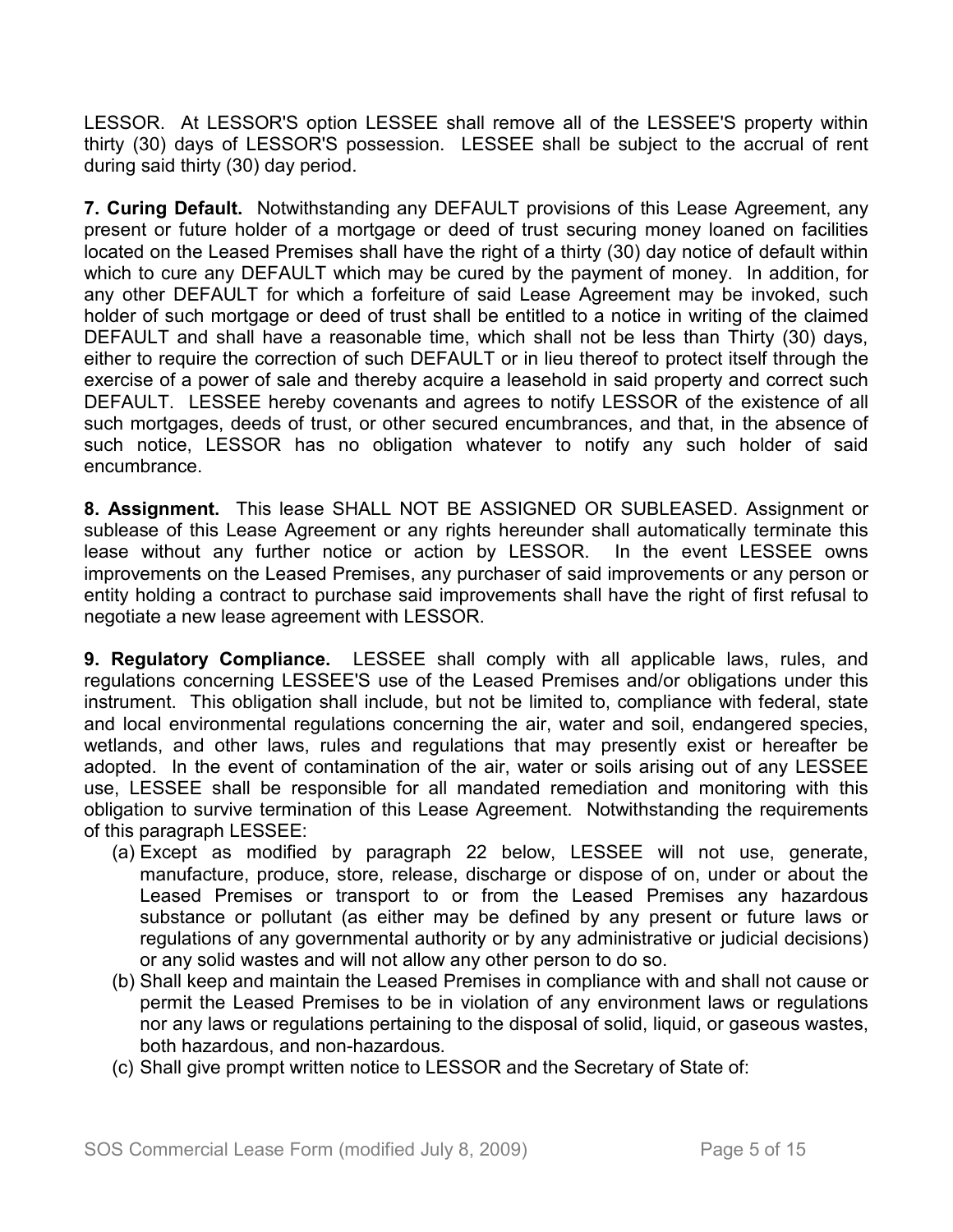- 1) Any proceeding or inquiry by any governmental authority with respect to the presence of any solid wastes or hazardous substance on the leased premises or the migration thereof from or to other property;
- 2) All claims made or threatened by any governmental authority with respect to the presence of any solid wastes or hazardous substance on the Leased Premises or the migration thereof from or to other property; or
- 3) LESSEE'S discovery of any occurrence or condition that would cause the leased premised to be subject to any restrictions on the ownership, occupancy, transferability or use of the Leased Premises under any environmental or solid waste disposal law, regulation, ordinance or ruling.

**10. Environmental Accidents.** LESSEE shall immediately furnish written notice of all spills, leaks, accidents or similar matters on the premises to LESSOR and the Secretary of State at the addresses provided in this instrument. LESSEE shall also furnish LESSOR and the Secretary of State a copy of all filings, including but not limited to, environmental issues, required bylaws, rules or regulations arising out of any spills, leaks, accidents, or other matters related to the use and occupation of the premises by LESSEE. Nothing in this paragraph shall place any duty of cleanup or remediation of property upon LESSOR, with those duties belonging exclusively to LESSEE.

**11. Breach of Lease Agreement.** If LESSEE breaches any of the provisions of this Lease Agreement and fails to cure the same after sixty (60) days written notice from the LESSOR, then LESSEE, in addition to any other damages for which it may be responsible, shall pay LESSOR, its reasonable costs and expenses in enforcing the Lease Agreement, including but not limited to fees charged by attorneys, expert witnesses, surveyors and appraisers

. **12. Notices.** All notices specified by this instrument shall be in writing and sent by registered or certified mail, postage prepaid to the following addresses or hand-delivered in person, delivered by facsimile or otherwise to the following persons. By written notice, either party may change the persons or addresses to whom notice shall be sent. To LESSOR:

16th Section Manager

\_\_\_\_\_\_\_\_\_\_\_\_\_\_\_\_\_\_\_\_\_\_\_\_\_\_\_\_\_\_\_\_\_\_\_\_\_ \_\_\_\_\_\_\_\_\_\_\_\_\_\_\_\_\_\_, Mississippi \_\_\_\_\_\_\_\_\_\_\_\_\_  $(\_\_) \_\_$  .

To SECRETARY OF STATE: Mississippi Secretary of State's Office, Public Lands Division Attn: 16th Section Lands Post Office Box 136 Jackson, Mississippi 39205-0136 (601)-359-1350

To LESSEE:

\_\_\_\_\_\_\_\_\_\_\_\_\_\_, \_\_\_\_\_\_\_\_\_\_\_\_\_\_\_\_\_\_\_\_  $)$   $-$ 

SOS Commercial Lease Form (modified July 8, 2009) Page 6 of 15

\_\_\_\_\_\_\_\_\_\_\_\_\_\_\_\_\_\_\_\_\_\_\_\_\_\_\_\_\_\_\_\_\_\_\_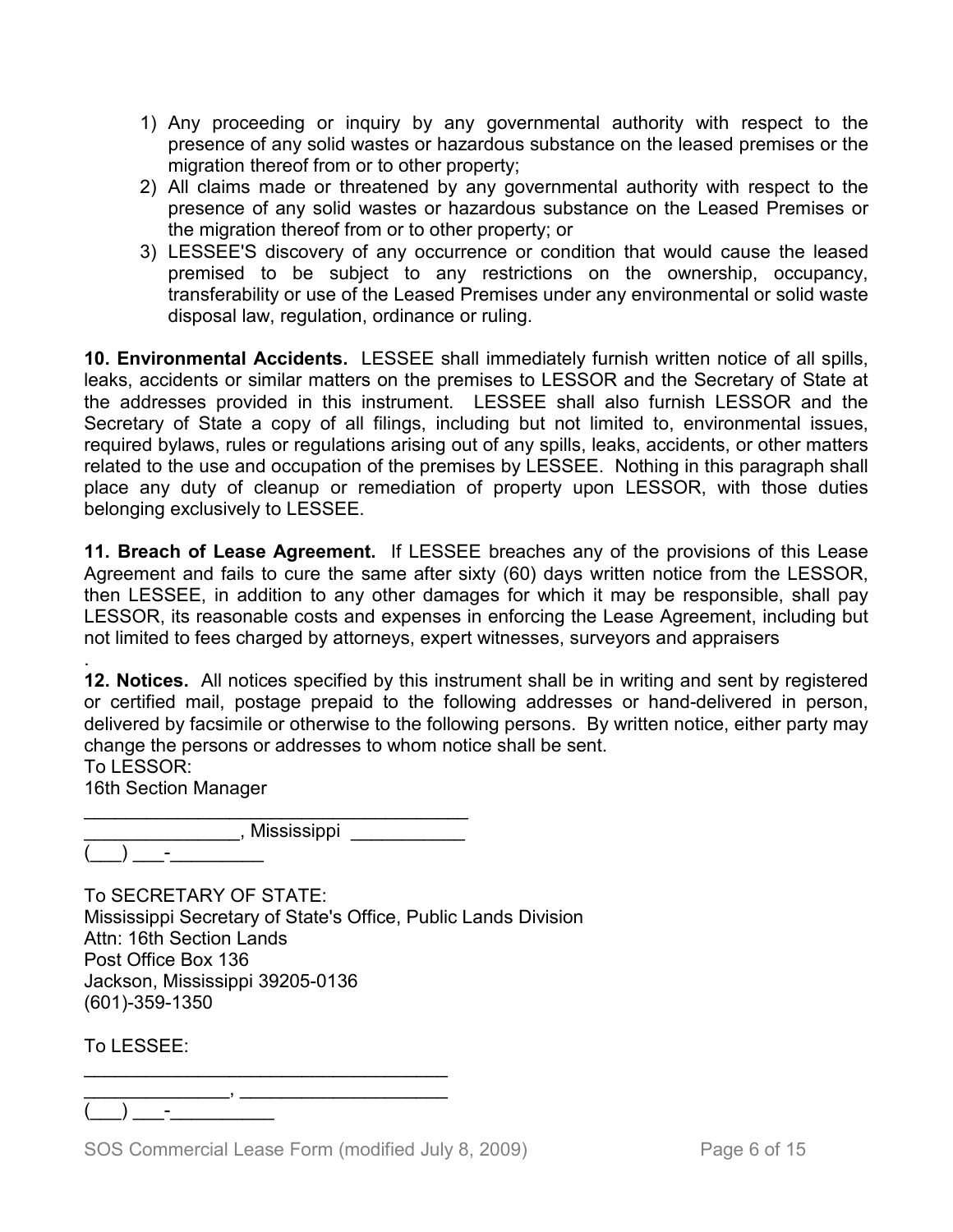**13. Insurance.** LESSEE shall maintain contractual and comprehensive general liability insurance with a company acceptable to LESSOR and the Secretary of State with a minimum combined single limit of liability of one million dollars (\$1,000,000.00) (and the members of LESSEE shall collectively maintain a similar policy or self-insure for an excess limit of liability of one million dollars (\$1,000,000.00)) for personal injuries or death of persons or destruction of property arising out of its operation, use or occupancy of the Leased Premises. LESSEE shall furnish proof of insurance (or self-insurance for LESSEE'S members, if applicable) to LESSOR, shall keep this insurance (or self-insurance for LESSEE'S members, if applicable) in full force and effect, and shall furnish LESSOR notice if the coverage is placed with another insurance company (or if the self-insurance for LESSEE'S members is managed by another company, if applicable). The amount of this instrument shall be adjusted for inflation every ten years on each tenth anniversary of this instrument according to the procedures then set forth by the Office of the Secretary of State of Mississippi.

**14. Indemnification.** LESSEE shall protect, indemnify, defend, save, and hold harmless LESSOR, the State of Mississippi and the Secretary of State, their officers, board members, employees and agents, from and against all claims, demands, liabilities, suits, injuries, and any and all losses or damages and cost of every kind and nature whatsoever ("loss"), including but not limited to all court costs and attorneys fees and all personal injury or death and/or damage to any person or entity including, but not limited to, LESSOR and its property or other loss arising out of any alleged noncompliance with laws or caused by LESSEE'S exercise of its rights under this Lease Agreement and/or resulting from the actions or omissions of LESSEE in connection with its presence on or any use of the Leased Premises by it, its officers, agents, subcontractors, employees or invitees. Provided, however, it is understood that the indemnity provided by LESSEE as described in this paragraph shall not extend to intentional or negligent acts of LESSOR, its officers, or agents. In the event the intentional or negligent acts of LESSOR, its officers or agents, are not the direct and sole proximate cause for one hundred percent (100%) of the loss or claim, LESSEE shall be responsible to fulfill its obligations under this paragraph for the percentage of liability not attributable to LESSOR, its officers or agents.

**15. Mortgage Transactions.** The preceding restrictions on assignments of this lease shall not apply to and no prior approval of LESSOR shall be required for (i) a mortgage of the leasehold estate (ii) a foreclosure or an assignment of the leasehold estate to the mortgagee in lieu of foreclosure or (iii) a transfer by a mortgagee who has acquired the leasehold estate and such transfer occurs within a reasonable period of time commensurate with liquidation of the asset. However, any person acquiring the leasehold estate by any of the above means shall be obligated, within 10 days thereafter, to provide LESSOR with a copy of the assignment.

No mortgagee shall be deemed to have assumed and no mortgagee shall be personally obligated to perform any of LESSEE'S obligations under this lease which accrued prior to acquisition of the leasehold estate, provided that this limitation on personal liability shall not diminish the rights and remedies otherwise available to LESSOR in the event of a default nor the right of a mortgagee to cure defaults as herein provided. A mortgagee, having acquired the leasehold estate through foreclosure or assignment in lieu of foreclosure, shall be liable for performance of all obligations of LESSEE which accrue during the period the mortgagee has ownership of the leasehold estate, and any rent payment which becomes due during such period shall be paid in full and not prorated. Nothing contained in this lease or in any mortgage

SOS Commercial Lease Form (modified July 8, 2009) Page 7 of 15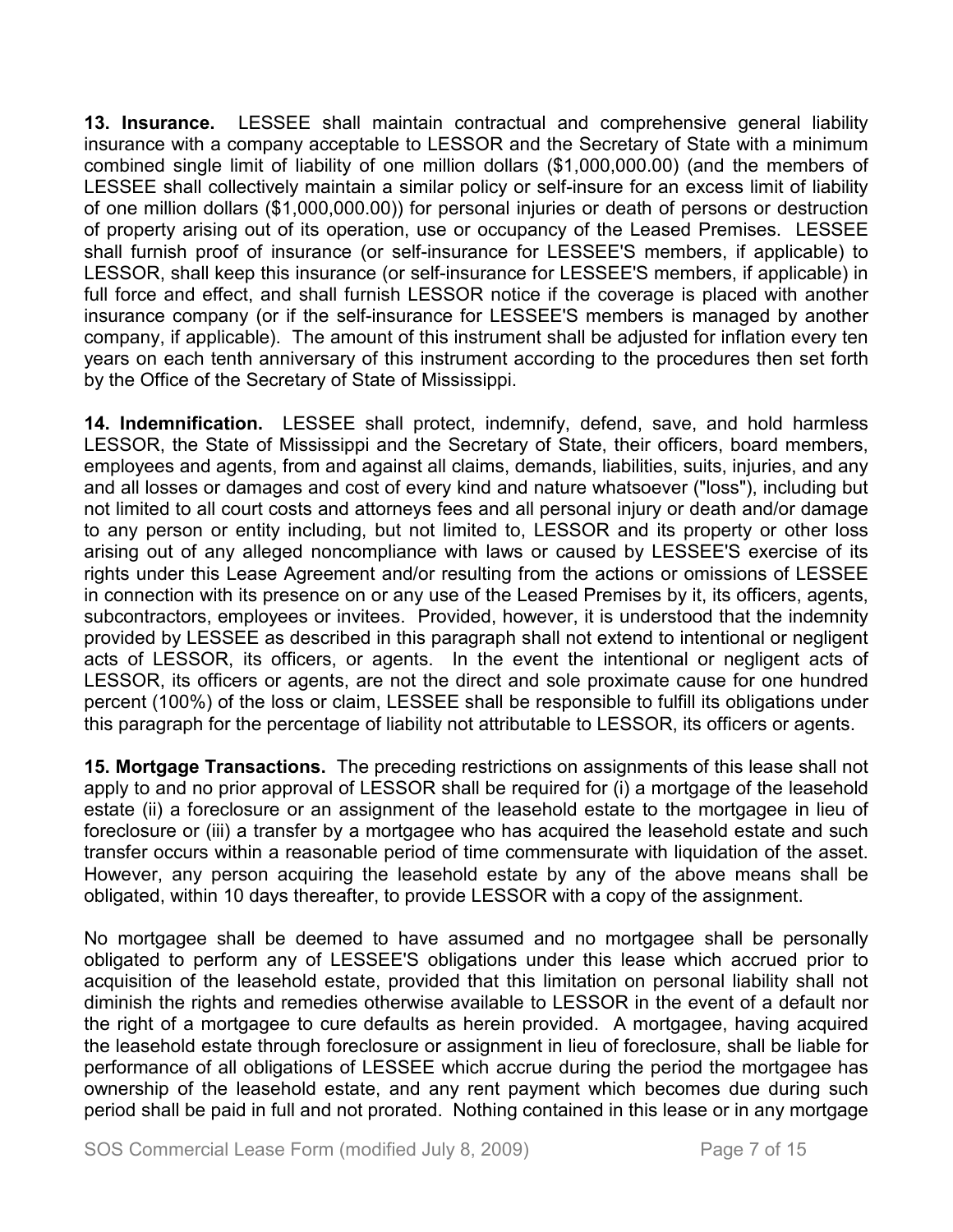shall release LESSEE from the full and faithful performance of LESSEE'S obligations under this lease or from any liability for non-performance or constitute a waiver of any right of LESSOR against LESSEE. The term "mortgage" as used in this paragraph means any mortgage, deed of trust, collateral assignment or other transfer or pledge of this lease as security for an indebtedness of LESSEE; and the term "mortgagee" means the holder of the indebtedness to whom or for whose benefit this lease has been mortgaged or pledged as security.

**16. Waste.** LESSEE shall be responsible for any damage that may be caused to LESSOR'S property by the activities of LESSEE, its employees, agents, contractors, and invitees under this Lease Agreement, and shall exercise reasonable care in the protection of all improvements, timber and other property of LESSOR, which may be located on the Leased Premises or in the vicinity thereof, against fire or damage from any and all other causes. LESSEE, its employees, agents, contractors, and invitees shall exercise reasonable care in conducting the activities described above, and shall not, in any event, commit waste or allow waste to be committed.

**17. Quiet Possession.** LESSEE shall have quiet and peaceful possession of the Leased Premises as long as compliance is made with the terms of this agreement.

**18. Bankruptcy or Judgments.** LESSEE hereby covenants and agrees that if an execution or process is levied upon the Leased Premises or if a petition of bankruptcy be filed by or against LESSEE in any court of competent jurisdiction, LESSOR shall have the right at its option, to cancel this Lease Agreement. LESSEE further covenants and agrees that this Lease Agreement and the interest of LESSEE hereunder shall not, without the written consent of LESSOR first obtained, be subject to garnishment or sale under execution or otherwise in any suit or proceeding which may be brought against said LESSEE.

**19. Condemnation.** If the whole of the Leased Premises, or such portion thereof as will make the Leased Premises unsuitable for LESSEE'S normal business activity, should be condemned for any public use or conveyed under threat of condemnation, then this Lease Agreement shall terminate on the date possession is acquired by the condemning authority, and rent shall be apportioned as of that date. All compensation awarded or paid upon such total or partial taking of the Leased Premises shall belong to LESSOR without participation by LESSEE except to the extent the award fairly represents the value of improvements which are the property of LESSEE. It is provided, however, that nothing herein shall preclude LESSEE from prosecuting any claim directly against the condemning authority for loss of business, cost of relocation or any other damages to which a tenant may be entitled provided that no such claim shall diminish or otherwise adversely affect the amount of LESSOR'S award.

**20. Classification/Use.** The lands herein have been classified as Commercial in accordance with §29-3-31 et seq. Miss. Code Ann. (1972) as amended. LESSOR warrants that the Leased Premises shall be permitted to be used as a

\_\_\_\_\_\_\_\_\_\_\_\_\_\_\_\_\_\_\_\_\_\_\_\_\_\_\_\_\_\_\_\_\_\_\_\_\_\_\_\_\_\_\_\_\_\_\_\_\_\_\_\_\_\_\_\_\_\_\_\_\_\_\_\_\_\_\_\_\_\_\_\_\_\_\_ for the duration of the term. This warranty does not apply to any change in use which may be required by governmental authority or other means beyond the control of LESSOR.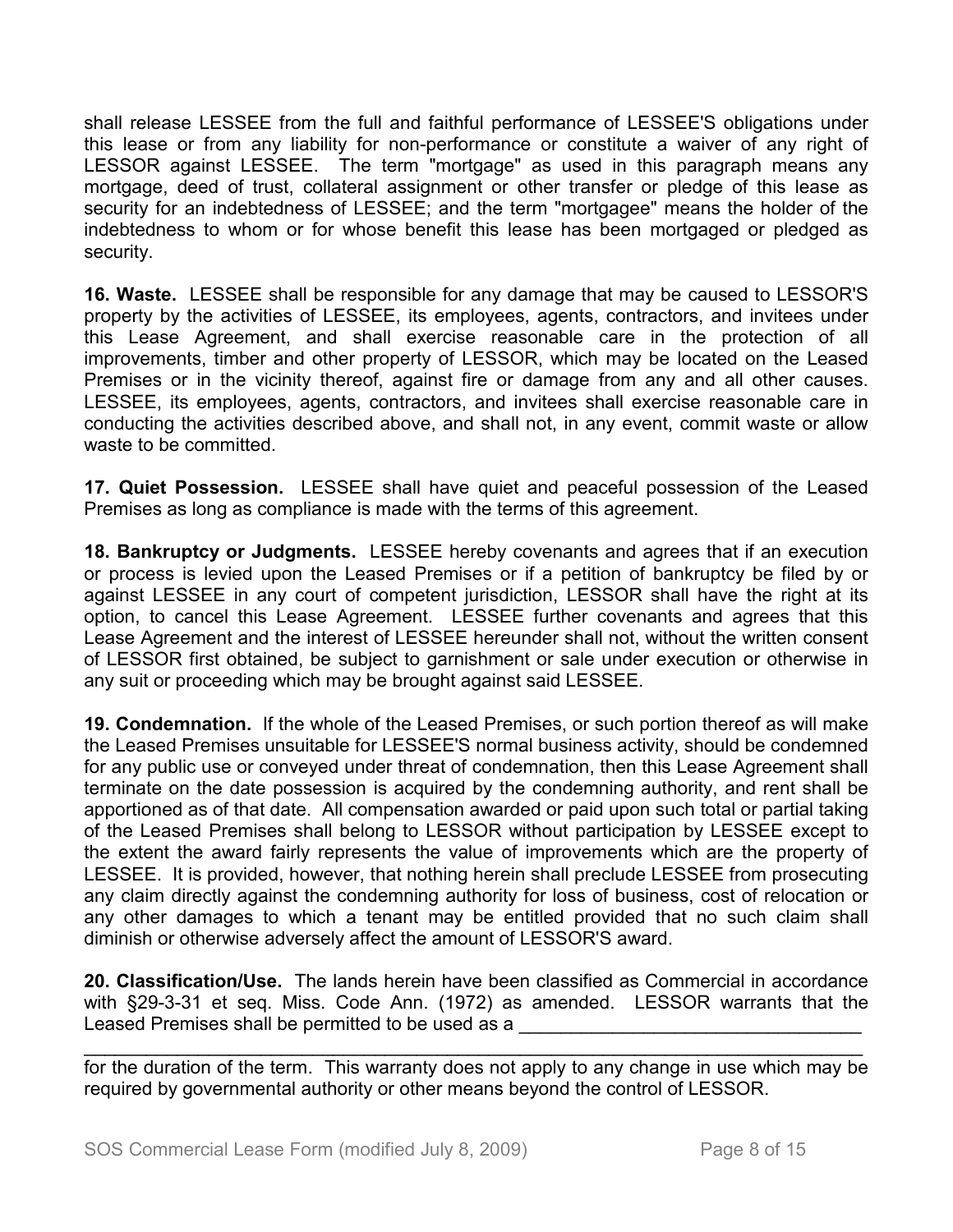LESSEE shall not use the Leased Premises for any of the following purposes: Activities that are considered hazardous including, but not limited to, demolition or the storage or use of dangerous substances; any activity considered to be a nuisance; any activity that is unlawful or immoral; or any activity which at the discretion of the LESSOR and the Secretary of State is inappropriate upon Sixteenth Section Land.

**21. Successors.** To the extent assignment of this Lease Agreement is allowed by the above provisions this Lease Agreement shall be binding upon LESSEE'S successors and assigns.

## **22. General Duties of LESSEE.** LESSEE agrees:

- (a) To comply with all laws and ordinances applicable to the use of the Leased Premises including, without limitation, laws and regulations pertaining to accessibility by handicapped persons;
- (b) To allow inspection of the Leased Premises during normal business hours by any persons responsible for management or supervision of the property or this lease acting in their official capacity;
- (c) To perform all obligations herein expressed in a prompt fashion, without notice or demand;
- (d) To surrender the Leased Premises upon termination or expiration of this Lease Agreement, with improvements to be in the condition as herein specified;
- (e) To provide LESSOR, at each Anniversary Date, written certification by LESSEE or an officer of LESSEE of compliance with the provisions of this lease; and
- (f) To maintain the Leased Premises at all times in a clean, neat and orderly manner, free of waste materials, and to keep grass and other vegetation clipped.

**23. Reservations.** LESSOR reserves title to all oil or gas, coal, lignite or other minerals in, on, or under said lease property, together with the right to enter and remove the same, but not in a manner which interferes with LESSEE'S operations on the Leased Premises.

**24. Rights-of-Way.** LESSOR reserves the right to grant or sell rights-of-way across the Leased Premises for roads, highways, railroads, fiber optic cables or any public utility line, provided that any such roads, highways, railroads, fiber optic cables or public utility lines be constructed in a manner so as not to interfere with LESSEE'S operations.

**25. Recording.** LESSOR will deliver this Lease Agreement to the Chancery Clerk of

County for recording, and LESSEE has herewith delivered to LESSOR a check in the sum of \_\_\_\_\_\_\_\_\_\_\_\_\_\_\_\_\_ (\$\_\_\_\_\_\_) payable to such Chancery Clerk as recording fees.

**26. Immunity.** No provision of this Lease Agreement, whether requiring LESSEE to maintain insurance or to indemnify LESSOR or otherwise, shall be construed as a waiver by LESSOR of any provision of law related to governmental immunity.

**27. Interpretation.** The parties to this Lease Agreement acknowledge that they have freely entered into this Lease Agreement and any ambiguities shall not be construed against a single party.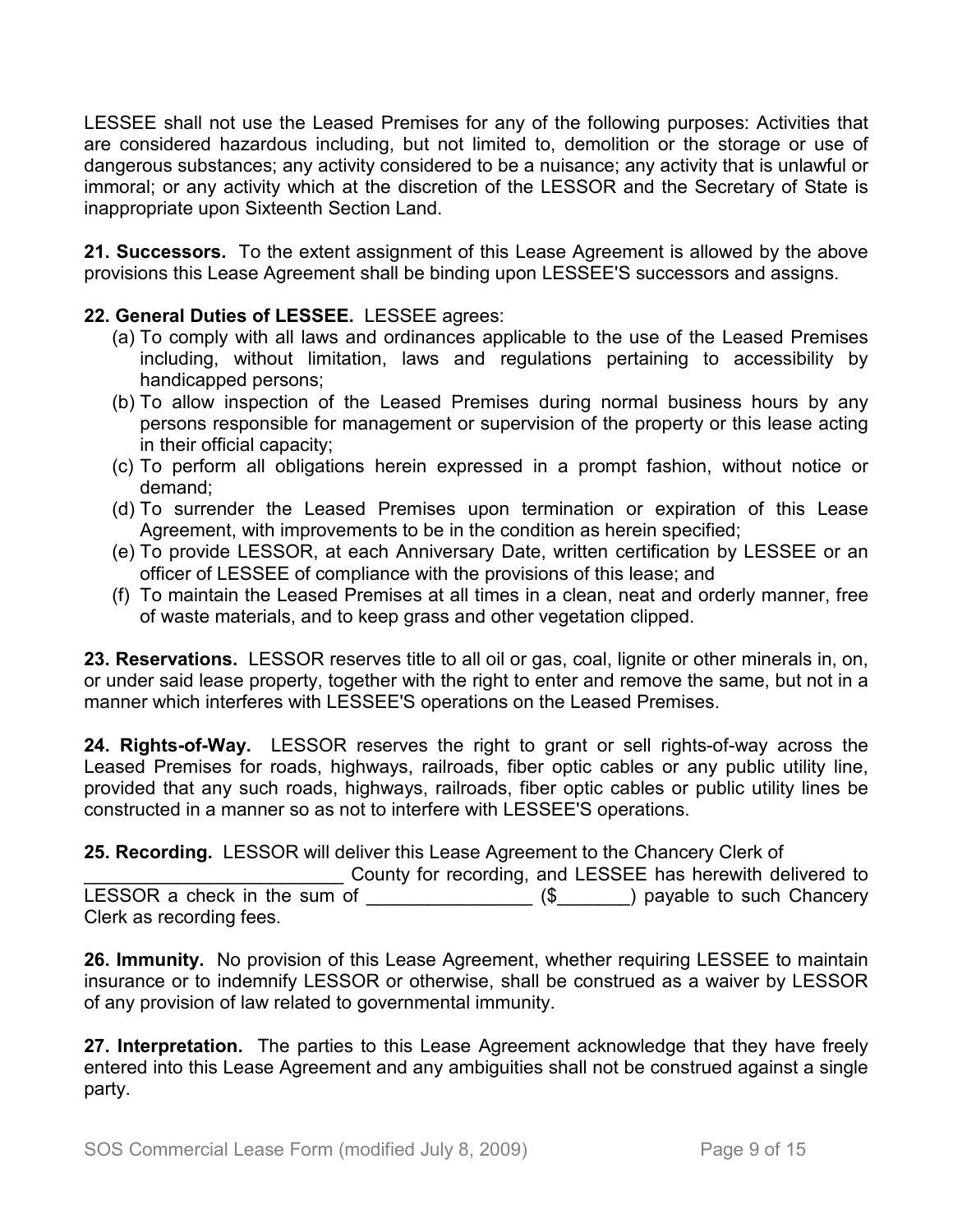**28. Governing Law.** This Lease Agreement shall be governed by, construed, and enforced in accordance with the laws of the State of Mississippi. Jurisdiction and venue for any actions arising from this Lease Agreement and any amendments hereto shall rest exclusively in the Chancery Court of \_\_\_\_\_\_\_\_\_\_\_\_\_\_\_\_\_\_\_\_\_\_\_\_\_\_\_\_\_\_\_\_\_\_\_\_\_ County, Mississippi.

**29. Secretary of State.** By virtue of the signature below, the Secretary of State of the State of Mississippi has approved this Lease Agreement in accordance with the Secretary's authority for general supervision of16th Section Public School Trust Land. Approval of this Lease Agreement by the Secretary of State indicates that the LESSOR has exercised the care and skill of an ordinary prudent person to protect the beneficiaries of the 16th Section Public School Trust Land.

**30. Supervisory Right.** Secretary of State, as supervisory trustee, shall have the right to institute any action to enforce the terms of this Lease Agreement in the event LESSOR fails to do so in a timely manner. In the event the Secretary institutes legal action to enforce the terms of this Lease Agreement, he shall have all rights as are conferred to LESSOR.

**31. Additional Provisions.** This Lease Agreement contains an Exhibit "B." Any additional or special provisions to this Lease Agreement are set forth in Exhibit "B" and incorporated by reference as if copied fully herein. If there are no additional or special provisions then Exhibit "B" shall state "NONE."

**32. Entire Agreement.** This Lease Agreement shall constitute the entire agreement between the parties. Any prior understanding or representation of any kind preceding the date of this Lease Agreement shall not be binding upon either party except to the extent incorporated in this Lease Agreement. This Lease Agreement contains Exhibits "A" and "B." If Exhibits "A" and "B" are not attached to this Lease Agreement, then this Lease Agreement shall be null and void.

IN WITNESS WHEREOF, this Lease Agreement is executed by LESSOR and pursuant to order entered upon its minutes, is executed by LESSEE this the **with the setting of** day of  $\overline{\phantom{a}}$ , 2 $\overline{\phantom{a}}$ .

.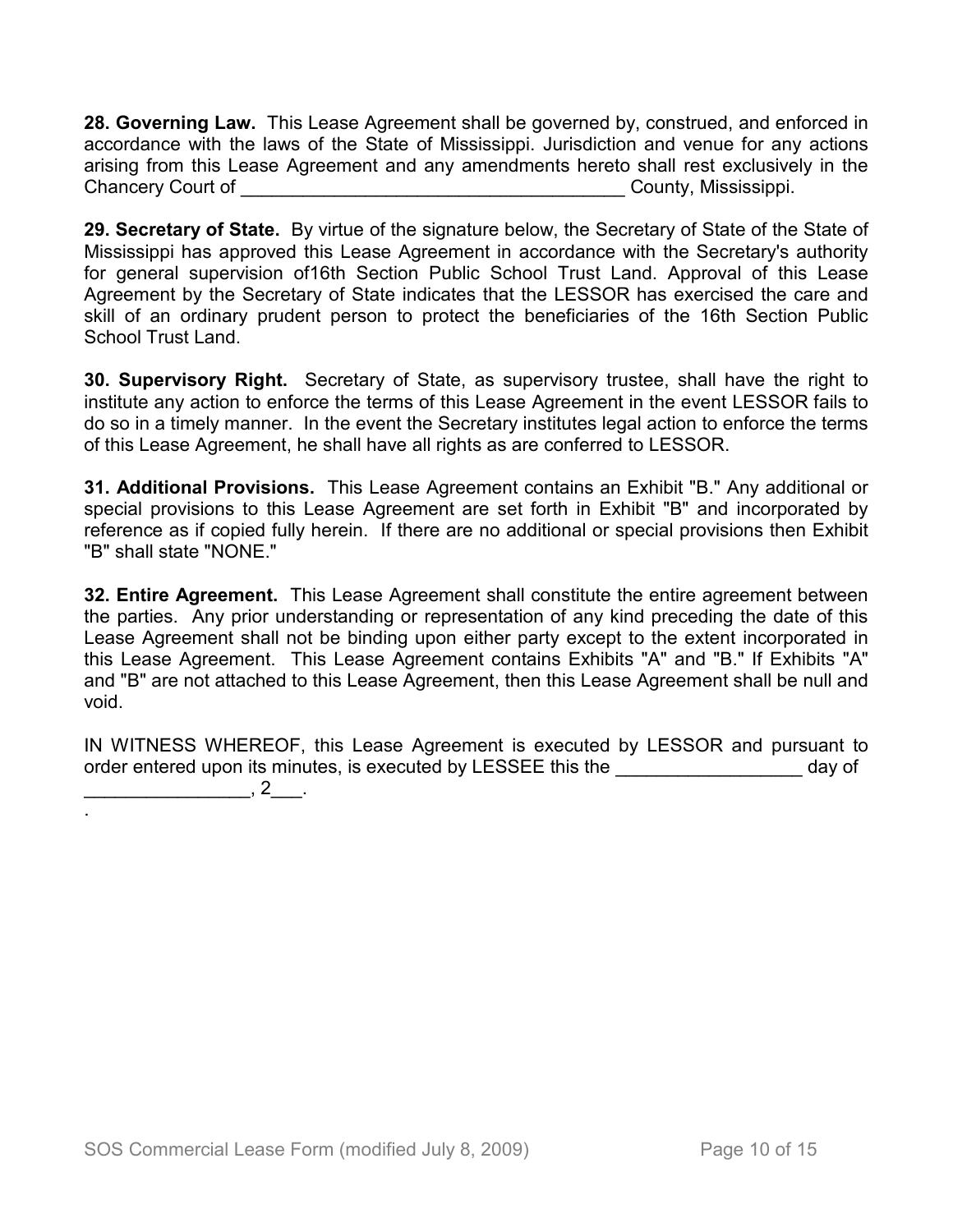Signed, Sealed and Delivered in the Presence of:

| LESSOR:                                    | APPROVED:                                    |
|--------------------------------------------|----------------------------------------------|
| <b>School District</b>                     | <b>County Board of Supervisors</b>           |
| Superintendent: Management Superintendent: |                                              |
|                                            | Secretary of State:<br><b>Michael Watson</b> |
| LESSEE:                                    |                                              |
| <b>Printed Name:</b>                       |                                              |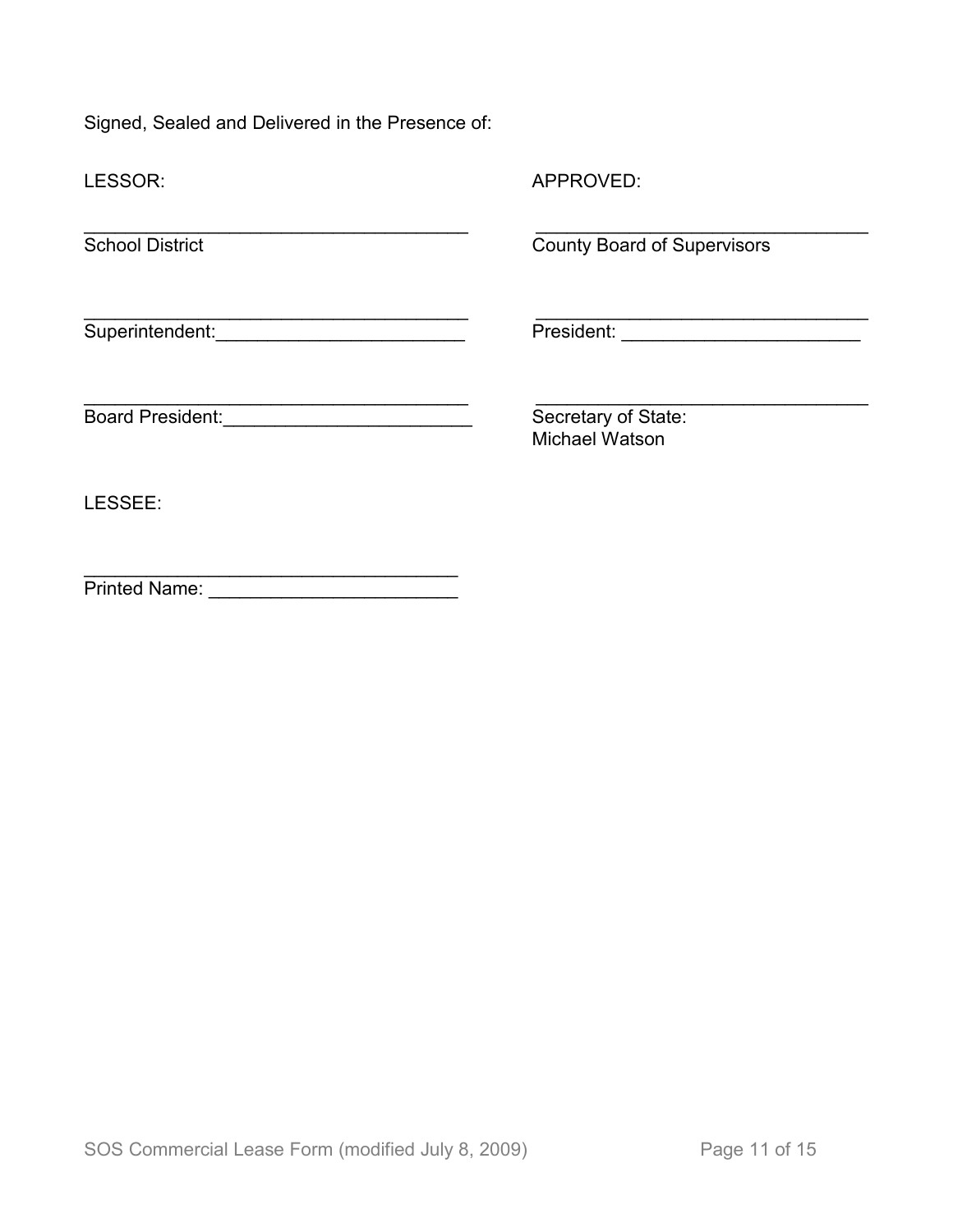#### ACKNOWLEDGMENTS

School District

STATE OF MISSISSIPPI COUNTY OF \_\_\_\_\_\_\_\_\_\_\_\_\_\_\_\_\_\_\_\_\_\_\_\_\_\_\_\_\_\_\_

| Personally appeared before me, the undersigned authority in and for said county and<br>state, on this ________ day of _____________, 2_____, within my jurisdiction, the within named<br>acknowledged that in said representative capacity as Superintendent of Schools and President<br>of the Board of Education of the<br>School District, they executed the above and foregoing instrument for and on behalf of said<br>Board of Education, after first having been duly authorized so to do. | School District Board of Education, who |
|---------------------------------------------------------------------------------------------------------------------------------------------------------------------------------------------------------------------------------------------------------------------------------------------------------------------------------------------------------------------------------------------------------------------------------------------------------------------------------------------------|-----------------------------------------|
| Printed Name: <u>Communications</u><br>(Notary Public)                                                                                                                                                                                                                                                                                                                                                                                                                                            |                                         |
| My Commission Expires: My Commission Expires:                                                                                                                                                                                                                                                                                                                                                                                                                                                     | (Affix official seal, if applicable)    |
| <b>Board of Supervisors</b>                                                                                                                                                                                                                                                                                                                                                                                                                                                                       |                                         |
| <b>STATE OF MISSISSIPPI</b><br>COUNTY OF <b>COUNTY OF</b>                                                                                                                                                                                                                                                                                                                                                                                                                                         |                                         |
| Personally appeared before me the undersigned authority in and for the said county and<br>state, on this the _____ day of ______________, 2_____, within my jurisdiction, the within named<br>is the President of the Board of Supervisors of                                                                                                                                                                                                                                                     | who acknowledged to me that he / she    |

County, Mississippi, and that in said representative capacity he / she executed the above and foregoing instrument for and on behalf of said Board of Supervisors, after first having been duly authorized so to do.

\_\_\_\_\_\_\_\_\_\_\_\_\_\_\_\_\_\_\_\_\_\_\_\_\_\_\_\_\_\_\_\_\_\_\_\_\_\_\_\_\_\_ Printed Name: (Notary Public)

My Commission Expires: \_\_\_\_\_\_\_\_\_\_\_\_\_\_\_\_\_\_\_\_\_\_\_\_\_\_\_\_\_\_\_\_(Affix official seal, if applicable)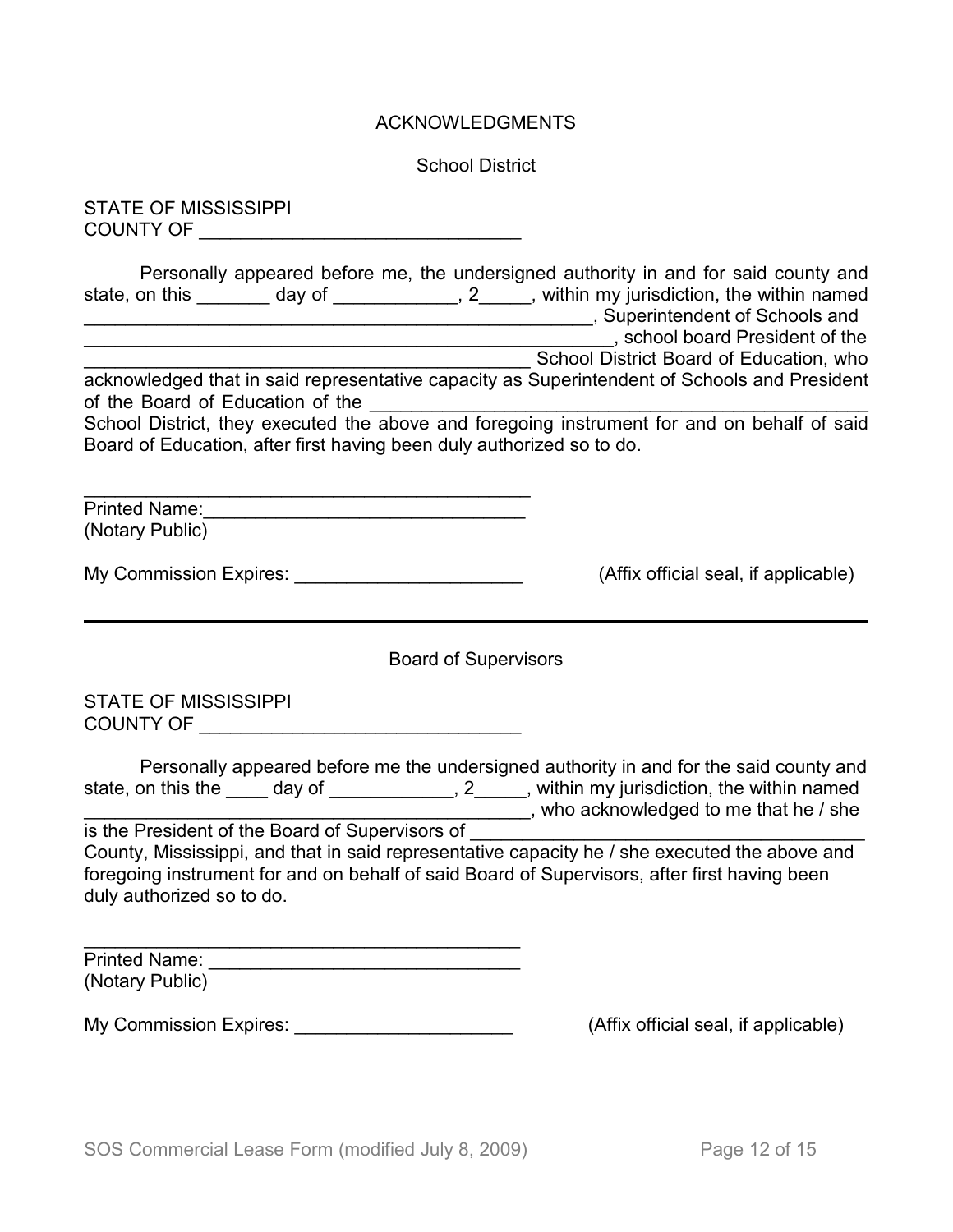### ACKNOWLEDGEMENTS

Lessee - Personal

STATE OF MISSISSIPPI COUNTY OF \_\_\_\_\_\_\_\_\_\_\_\_\_\_\_\_\_\_\_\_\_\_\_\_\_\_\_\_\_\_

Personally appeared before me, the undersigned authority in and for said county and state, on this the \_\_\_\_\_ day of \_\_\_\_\_\_\_\_\_\_\_\_\_, 2\_\_\_\_, within my jurisdiction, the within named state, on this the \_\_\_\_\_\_ day of \_\_\_\_\_\_\_\_\_\_\_\_\_, 2\_\_\_\_, within my jurisdiction, the within named \_\_\_\_\_\_\_\_\_\_\_\_\_\_\_\_\_\_\_\_\_\_\_\_\_\_\_\_\_\_\_\_\_\_\_\_\_\_\_\_\_\_\_\_\_\_\_\_, who acknowledged that he / she executed the above and foregoing instrument.

| <b>Printed Name:</b> |  |
|----------------------|--|
| (Notary Public)      |  |

My Commission Expires: <u>\_\_\_\_\_\_\_\_\_\_\_\_\_\_\_\_\_\_\_\_\_\_\_\_\_\_\_\_\_\_</u> (Affix official seal, if applicable)

Lessee - Corporate

STATE OF MISSISSIPPI COUNTY OF \_\_\_\_\_\_\_\_\_\_\_\_\_\_\_\_\_\_\_\_\_\_\_\_\_\_

|                                                   |        |    | Personally appeared before me the undersigned authority in and for said county and             |
|---------------------------------------------------|--------|----|------------------------------------------------------------------------------------------------|
| state, on this the                                | day of |    | , 2, within my jurisdiction, the within named                                                  |
|                                                   |        |    | who acknowledged to me that he / she                                                           |
| is the                                            |        | റ് |                                                                                                |
|                                                   |        |    | and that in said representative capacity he / she executed the above and foregoing instrument, |
| after first having been duly authorized so to do. |        |    |                                                                                                |

| <b>Printed Name:</b> |  |
|----------------------|--|
| (Notary Public)      |  |

My Commission Expires:  $\blacksquare$ 

\_\_\_\_\_\_\_\_\_\_\_\_\_\_\_\_\_\_\_\_\_\_\_\_\_\_\_\_\_\_\_\_\_\_\_\_\_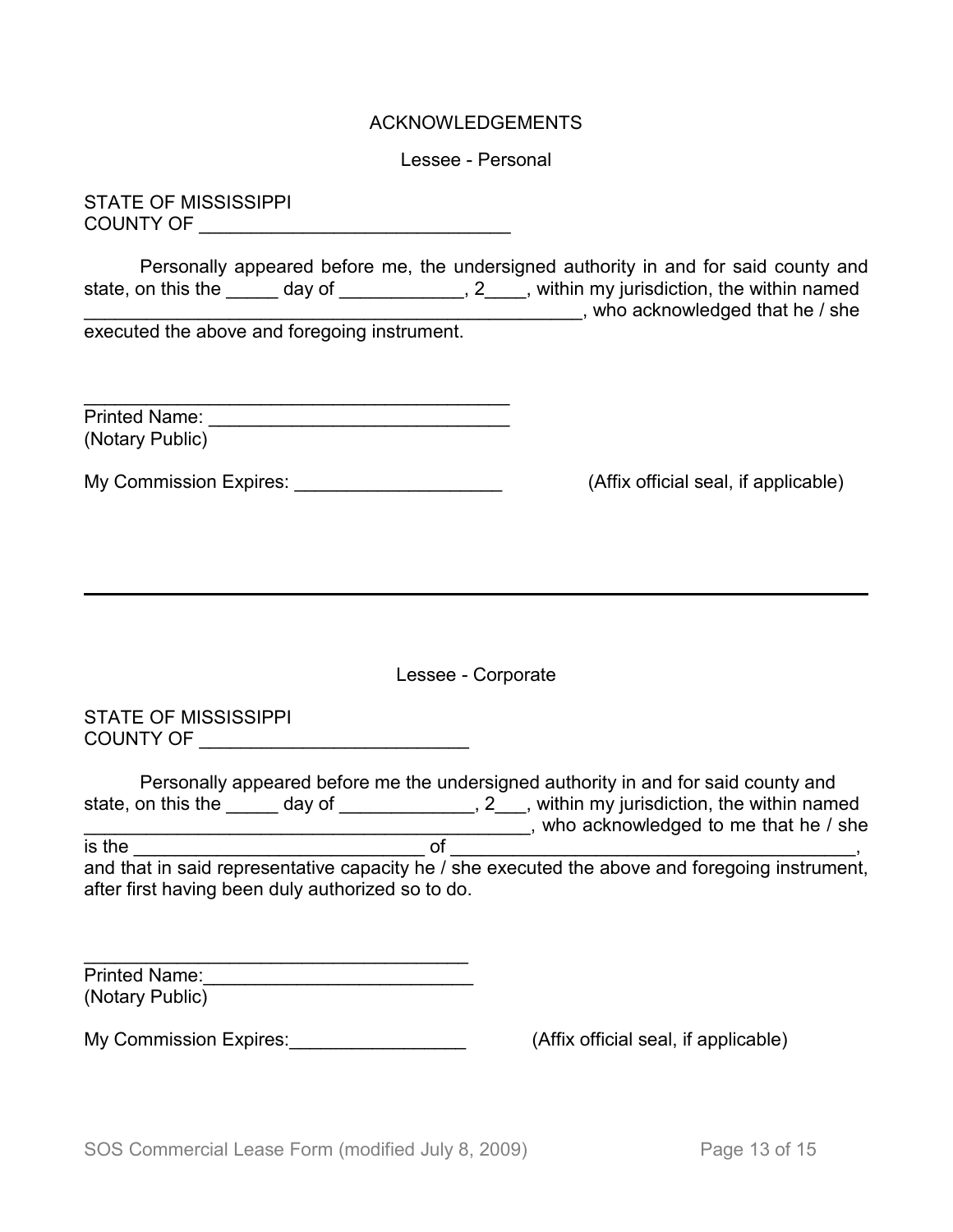EXHIBIT "A": DESCRIPTION OF PROPERTY